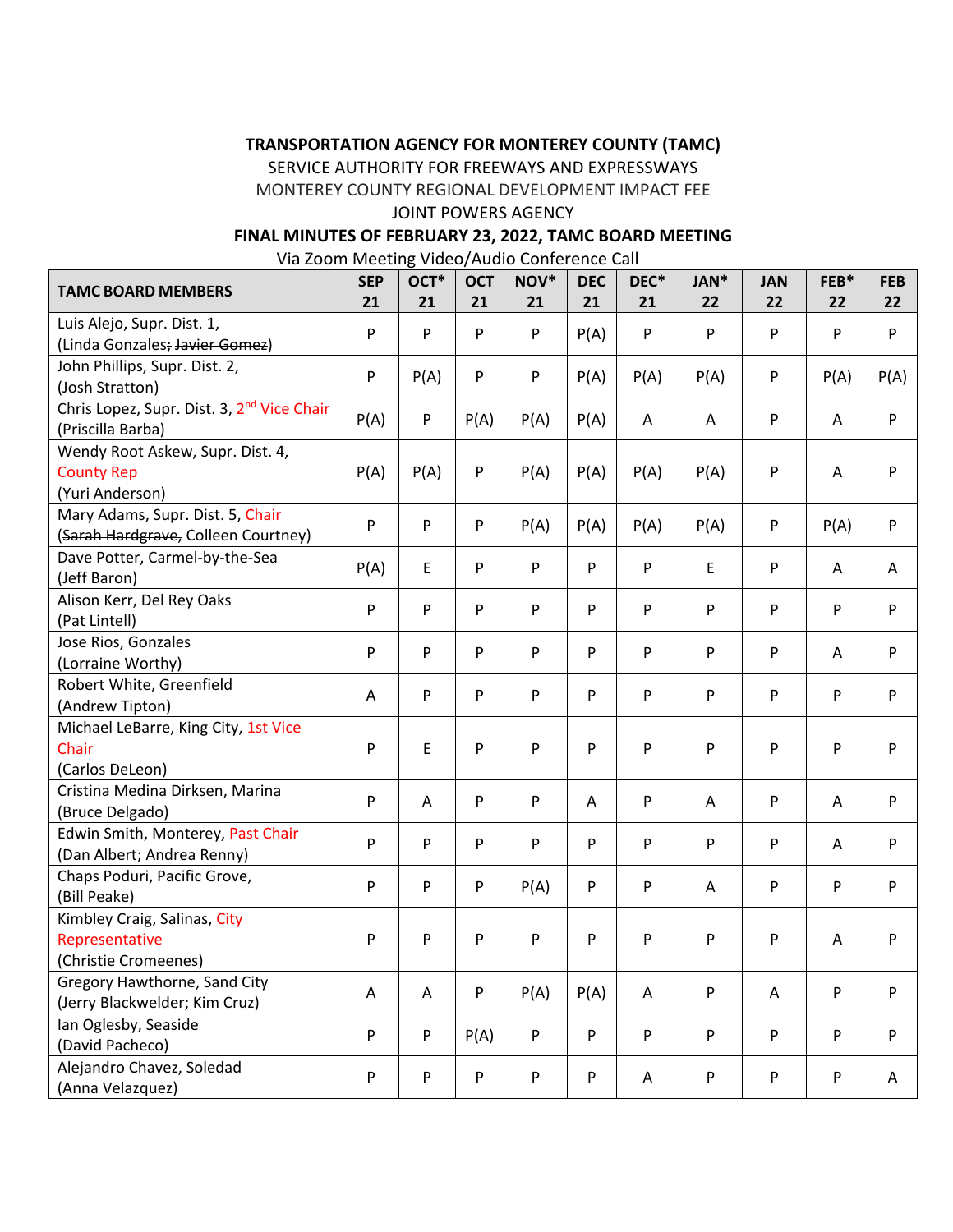| <b>Ex Officio Members:</b>                                                                    | <b>SEP</b>                | OCT*       | <b>OCT</b>       | NOV* | <b>DEC</b> | <b>DEC</b> | <b>JAN</b> | <b>JAN</b> | FEB* | <b>FEB</b> |
|-----------------------------------------------------------------------------------------------|---------------------------|------------|------------------|------|------------|------------|------------|------------|------|------------|
|                                                                                               | 21                        | 21         | 21               | 21   | 21         | $*21$      | $*22$      | 22         | 22   | 22         |
| Maura Twomey, AMBAG<br>(Heather Adamson, Bupendra Patel,                                      |                           |            |                  |      | P          |            |            | P          |      |            |
| Paul Hierling)                                                                                | P                         | A          | P(A)             | Α    |            | Α          | Α          |            | A    | P(A)       |
| Tim Gubbins, Caltrans, Dist. 5                                                                |                           |            |                  |      |            |            |            |            |      |            |
| (Scott Eades, Orchid Monroy Ochoa,                                                            | P(A)                      | Α          | $\mathsf{P}$     | Α    | P(A)       | Α          | Α          | P(A)       | A    | P(A)       |
| John Olejnik, Richard Rosales)                                                                |                           |            |                  |      |            |            |            |            |      |            |
| Richard Stedman,                                                                              |                           |            |                  |      |            |            |            |            |      |            |
| Monterey Bay Air Resources District                                                           |                           |            |                  |      |            |            |            |            |      |            |
| (Alan Romero, David Frisbey, Amy                                                              | P                         | Α          | P(A)             | Α    | P          | Α          | Α          | P(A)       | A    | P          |
| $Clymo$ )                                                                                     |                           |            |                  |      |            |            |            |            |      |            |
| Bill Sabo, Monterey Regional Airport                                                          |                           |            |                  |      |            |            |            |            |      |            |
| District (Richard Searle)                                                                     | P                         | A          | $\sf P$          | Α    | $\sf P$    | A          | A          | P          | A    | P          |
| Carl Sedoryk, Monterey-Salinas Transit                                                        |                           |            |                  |      |            |            |            |            |      |            |
| (Lisa Rheinheimer, Michelle                                                                   | P                         | A          | P(A)             | A    | A          | A          | Α          | P(A)       | A    | P          |
| Overmeyer)                                                                                    |                           |            |                  |      |            |            |            |            |      |            |
| Aurelio Gonzalez-Gomez, Watsonville                                                           | A                         | A          | Α                | Α    | A          | A          | Α          | Α          | A    | A          |
| Eduardo Ochoa, CSUMB                                                                          |                           | A          | P                | A    | A          | A          | A          | A          | A    |            |
| (Andre Lewis, Larry Samuels)                                                                  | Α                         |            |                  |      |            |            |            |            |      | P(A)       |
| $P = present$ ; $P(A) = alternate present$ ; $E = excused absence$ ; $A = un noticed absence$ |                           |            |                  |      |            |            |            |            |      |            |
|                                                                                               |                           |            | *Special Meeting |      |            |            |            |            |      |            |
|                                                                                               | <b>SEP</b>                | <b>OCT</b> | <b>OCT</b>       | NOV* | <b>DEC</b> | DEC*       | JAN*       | <b>JAN</b> | FEB* | <b>FEB</b> |
| <b>TAMC STAFF</b>                                                                             | 21                        | $21*$      | 21               | 21   | 21         | 21         | 22         | 22         | 22   | 22         |
|                                                                                               |                           |            |                  |      |            |            |            |            |      |            |
| D. Bilse, Principal Engineer                                                                  | P                         | E          | P                | E    | P          | E          | E          | P          | E    | P          |
| D. Delfino, Finance Officer/Analyst                                                           | P                         | E          | P                | E    | P          | E          | E          | P          | E    | P          |
| R. Goel, Dir. Finance & Administration                                                        | P                         | P          | P                | E    | P          | E          | E          | P          | E    | P          |
| A. Green, Principal Transp. Planner                                                           | P                         | E          | P                | E    | P          | E          | E          | P          | E    | P          |
| A. Guther, Asst. Transportation Planner                                                       |                           |            | P                | P    | P          | E          | E          | P          | E    | P          |
| K. Hansen, Legal Counsel                                                                      | $\boldsymbol{\mathsf{P}}$ | P          | P                | E    | P          | P          | P          | P          | E    | P          |
| A. Hernandez, Asst. Transp. Planner                                                           | P                         | E          | P                | P    | P          | E          | E          | P          | E    | P          |
| M. Montiel, Administrative Assistant                                                          | P                         | E          | P                | P    | P          | E          | Ε          | P          | E    | P          |
| T. Muck, Executive Director                                                                   | P                         | P          | P                | E    | P          | P          | P          | P          | P    | P          |
| E. Rodriguez, Clerk of the Board/                                                             | E                         | P          | P                | E    | P          | P          | P          | P          | P    | P          |
| Senior Administrative Assistant                                                               |                           |            |                  |      |            |            |            |            |      |            |
| J. Strause, Transportation Planner                                                            |                           |            |                  |      | $\sf P$    | P          | E          | P          | E    | P          |
| L. Terry, Accounting Assistant                                                                | Α                         | E          | Α                | E    | E          | E          | E          | P          | E    | P          |
| C. Watson, Director of Planning                                                               | P                         | P          | P                | E    | P          | E          | E          | P          | E    | P          |
| L. Williamson, Senior Engineer                                                                | P                         | E          | P                | E    | P          | E          | E          | P          | E    | P          |
| T. Wright, Community Outreach                                                                 | P                         | E          | P                | P    | E          | E          | E          | P          | E    | P          |
| M. Zeller, Director of Programming &                                                          | P                         | P          | P                | E    | ${\sf P}$  | P          | P          | P          | P    | P          |
| Project Delivery                                                                              |                           |            |                  |      |            |            |            |            |      |            |

## **OTHERS PRESENT**

| Gus Khouri | Khouri Consulting | Paul Schlesinger | <b>Thorn Run Partners</b> |
|------------|-------------------|------------------|---------------------------|
|------------|-------------------|------------------|---------------------------|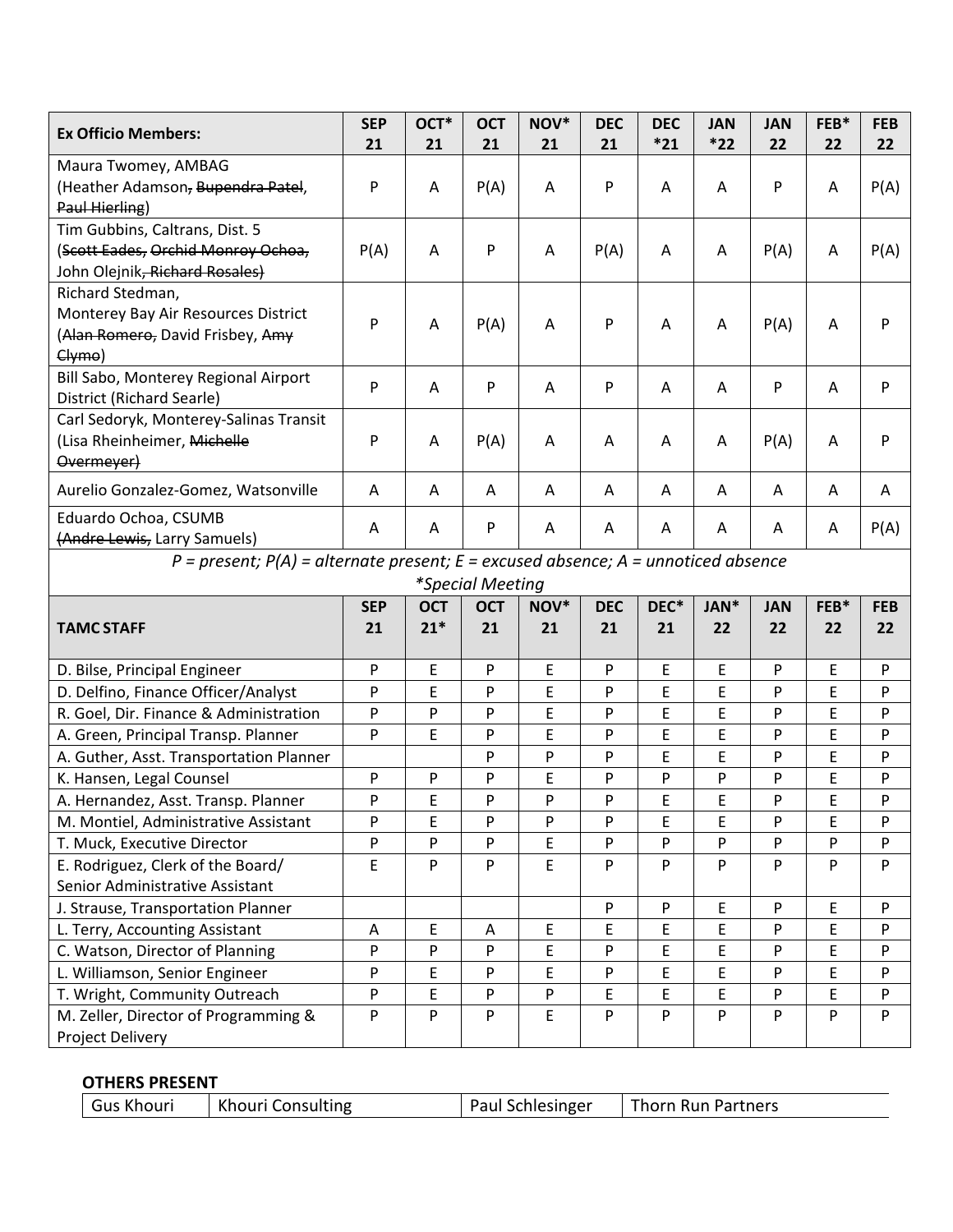#### **1. CALL TO ORDER**

Chair Adams called the meeting to order at 9:00 a.m. Elouise Rodriguez, Clerk of the Board, called the roll and confirmed a quorum was established. Chair Adams led the pledge of allegiance.

### **2**. **PUBLIC COMMENTS**

Executive Director Muck requested moving the closed session to the end of the agenda, on a motion by Board Member LeBarre and seconded by Board Member Hawthorne the motion passed unanimously.

No public comment reported.

#### **3. CONSENT AGENDA**

**M/S/C**  Oglesby/Askew/unanimous The Board approved the consent agenda excluding item 3.1.5 as follows:

## *ADMINISTRATION and BUDGET*

- **3.1.1** Approved minutes of the Transportation Agency for Monterey County, the Service Authority for Freeways and Expressways, and the Monterey County Regional Development Impact Fee Joint Powers Agency for Monterey County meeting of January 26, 2022.
- **3.1.2** Approved the Transportation Agency for Monterey County Board Special Meeting draft minutes of February 9, 2022.
- **3.1.3** Accepted the list of checks written for the month of January 2022 and credit card statements for the month of December 2021.
- **3.1.4** Received list of contracts awarded under \$50,000.
- **3.1.5**
- **M/S/C** Oglesby/Alejo/unanimous

Approved revisions to the Administrative Policies. Board member Poduri pulled this item for clarification on the Management Succession Plan regarding the Executive Director 60-day evaluation process.

**3.1.6** Adopted finding, pursuant to AB 361, that the COVID-19 pandemic state of emergency declared by Governor Newsom is still in effect; the TAMC Board of Directors has reconsidered the circumstances of the state of emergency; and the state of emergency continues to directly impact the ability of the members to meet in person.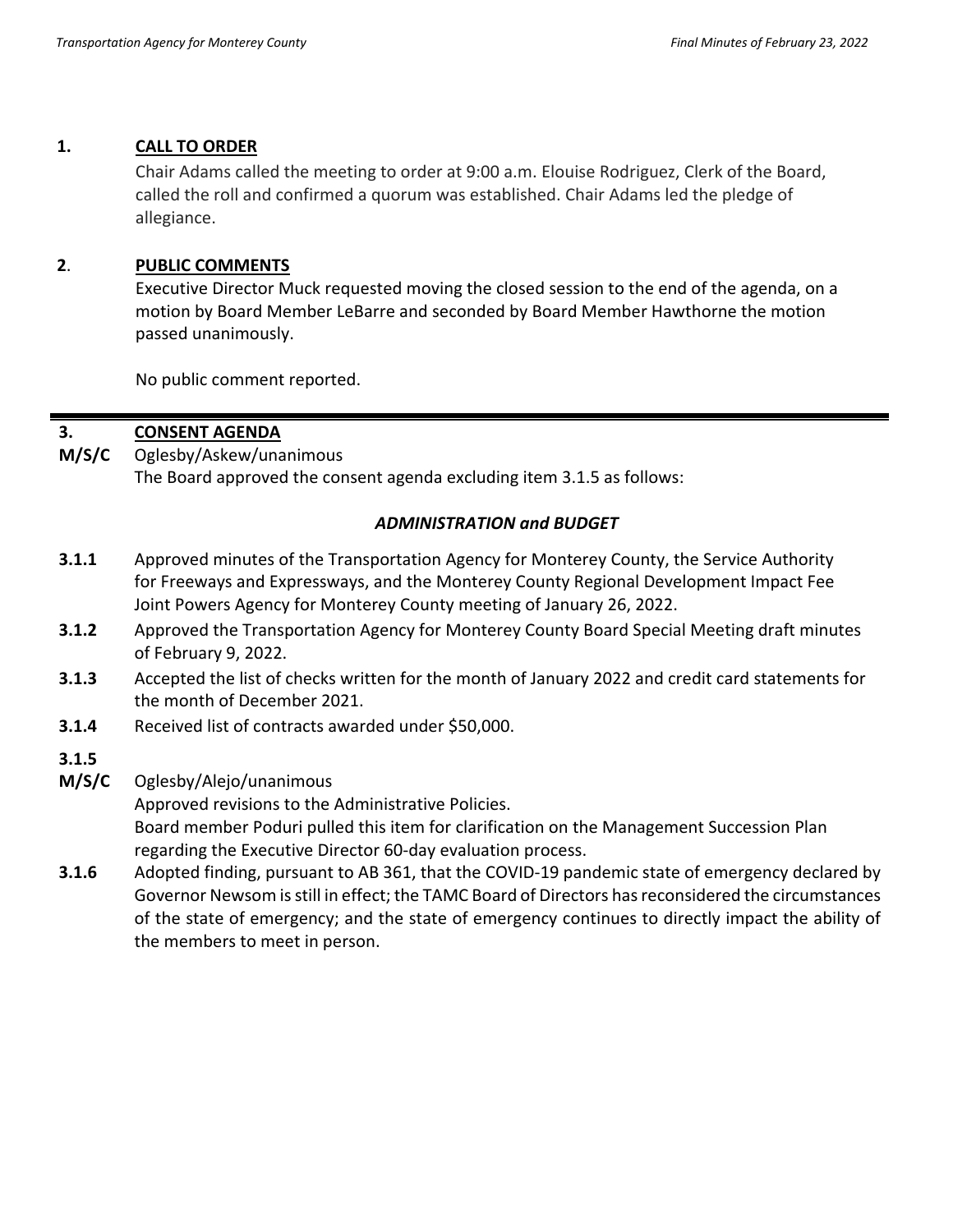### *BICYCLE, PEDESTRIAN, TRANSIT and SOCIAL SERVICES*

- **3.2.1** Approved call for projects for the Local Access Fund Administrator Program.
- **3.2.2** Adopted Resolution 2022-01 apportioning \$20,600,000 in fiscal year 2022-23 Local Transportation Funds to Monterey-Salinas Transit.

### *PLANNING*

- **3.3.1** Regarding Salinas Valley Safe Routes to School Plan Partner Contracts
	- 1. Authorized the Executive Director to execute an Agreement with the Monterey County Health Department for community engagement activities related to the Salinas Valley Safe Routes to School Plan in an amount not to exceed \$90,080 for the period beginning February 23, 2022 and ending June 30, 2024;
	- 2. Approved the use of Salinas Valley Safe Routes to School grant funding, and Measure X Safe Routes to School Program funds as approved in the FY21/22 budget; and
	- 3. Authorized the Executive Director to take such other further actions as may be necessary to fulfill the intent of the agreements, including approvals of future modifications or amendments that do not significantly alter the scope of work, or change the approved agreement term or amount.

# *PROJECT DELIVERY and PROGRAMMING*

**3.4.1** No items this month.

# *RAIL PROGRAM*

- **3.5.1** Regarding Transit and Intercity Rail Capital Program Grant Applications
	- 1. Authorized staff to apply for a Transit and Intercity Rail Capital Program (TIRCP) grant for the Pajaro/Watsonville Multimodal Transit Station;
	- 2. Authorized staff to be a joint applicant with Monterey-Salinas Transit for a TIRCP grant for the SURF! Busway project; and
	- 3. Authorized the Executive Director to accept grant funds, if awarded.

# *REGIONAL DEVELOPMENT IMPACT FEE*

**3.6.1** No items this month.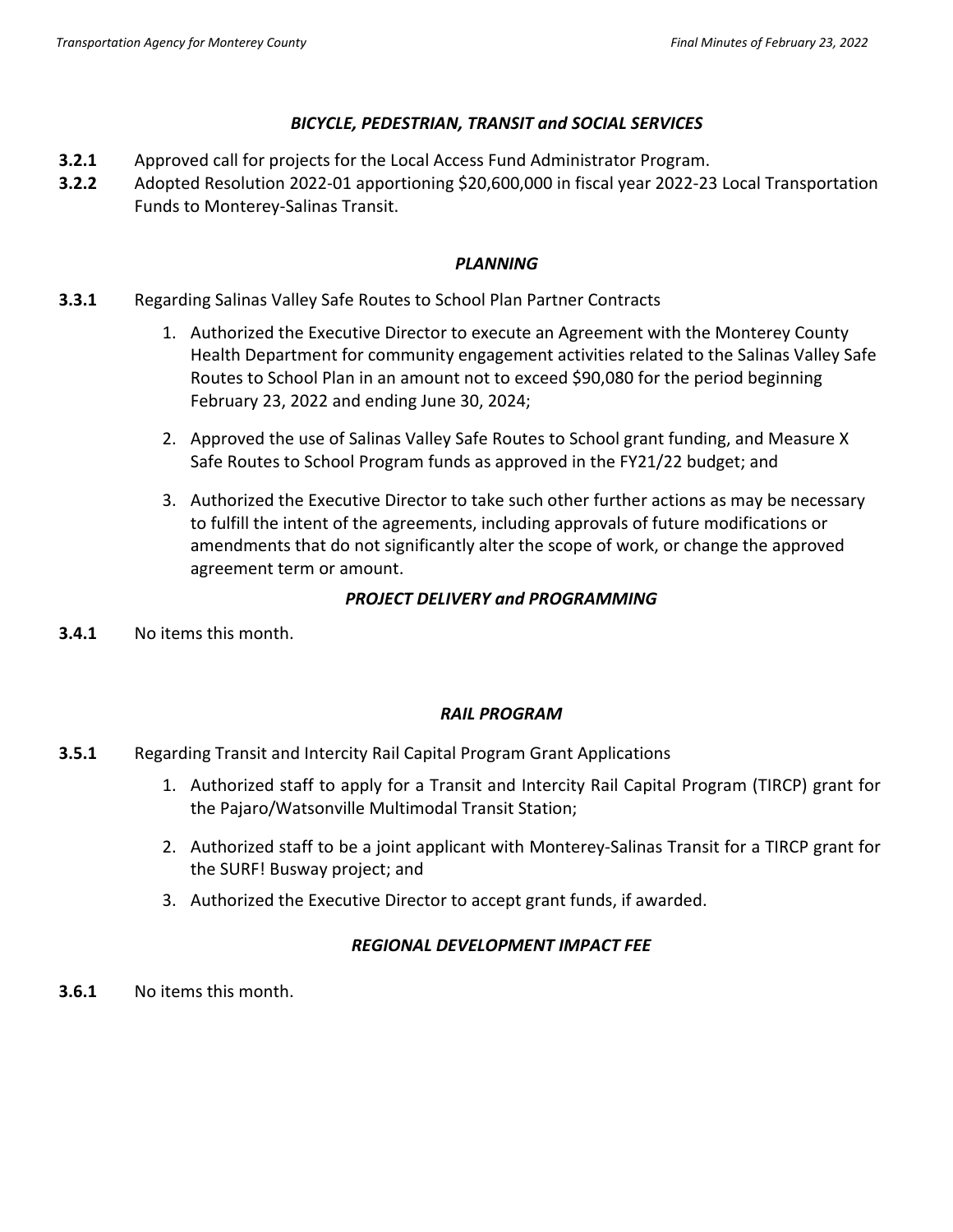### *COMMITTEE MINUTES AND CORRESPONDENCE*

- **3.7.1** Accepted draft minutes from Transportation Agency committees:
	- Executive Committee draft minutes of February 2, 2022
	- Rail Policy Committee draft minutes of February 7, 2021
	- Bicycle and Pedestrian Facilities Advisory Committee draft minutes of February 2, 2022
	- Technical Advisory Committee draft minutes of February 3, 2022
	- Excellent Transportation Oversight Committee No meeting
- **3.7.2** Received Transportation Agency for Monterey County correspondence for February 2022.

# **4. UNMET TRANSIT NEED HEARING**

Aaron Hernandez, Assistant Transportation Planner, reported that the Transportation Agency annually conducts outreach to identify unmet transit needs. This unmet need process is associated with Local Transportation Funds, which is one of two designated funding sources for public transit created by the California Transportation Development Act. Local Transportation Funds are generated through a quarter percent of the retail sales tax, which are returned to the county by the California State Board of Equalization and apportioned by the Transportation Agency to county jurisdictions through a population-based formula for public transit. Every city in the county allocates its annual fund apportionment to Monterey-Salinas Transit for public transit services. Prior to allocating these transit funds, the Agency is required to provide for a public hearing and outreach to identify unmet transit needs. The Transportation Development Act statues require transportation planning agencies using transit funds for local street and road projects, to implement a public process, including a public hearing, to identify unmet transit needs of transit dependent or disadvantaged persons, and determine if unmet transit needs can be reasonably met. Because the Transportation Agency no longer allocates transit funds to local streets and roads, the Agency is no longer required to adopt a finding on unmet transit needs. However, the Agency continues to solicit public input on unmet transit needs.

**M/S/C** Kerr/Oglesby/unanimous

Chair Adams opened the public hearing on unmet transit needs

There were no public comments.

Chair Adams closed the public hearing.

The Transportation Agency's deadline for accepting public comments and questionnaires for the consideration as part of the annual unmet transit needs process is April 30, 2022. Comments can be submitted at: [https://www.tamcmonterey.org/unmet-transit-needs.](https://www.tamcmonterey.org/unmet-transit-needs)Staff will present the final list of comments to the TAMC Board prior to allocating Local Transportation Funds in June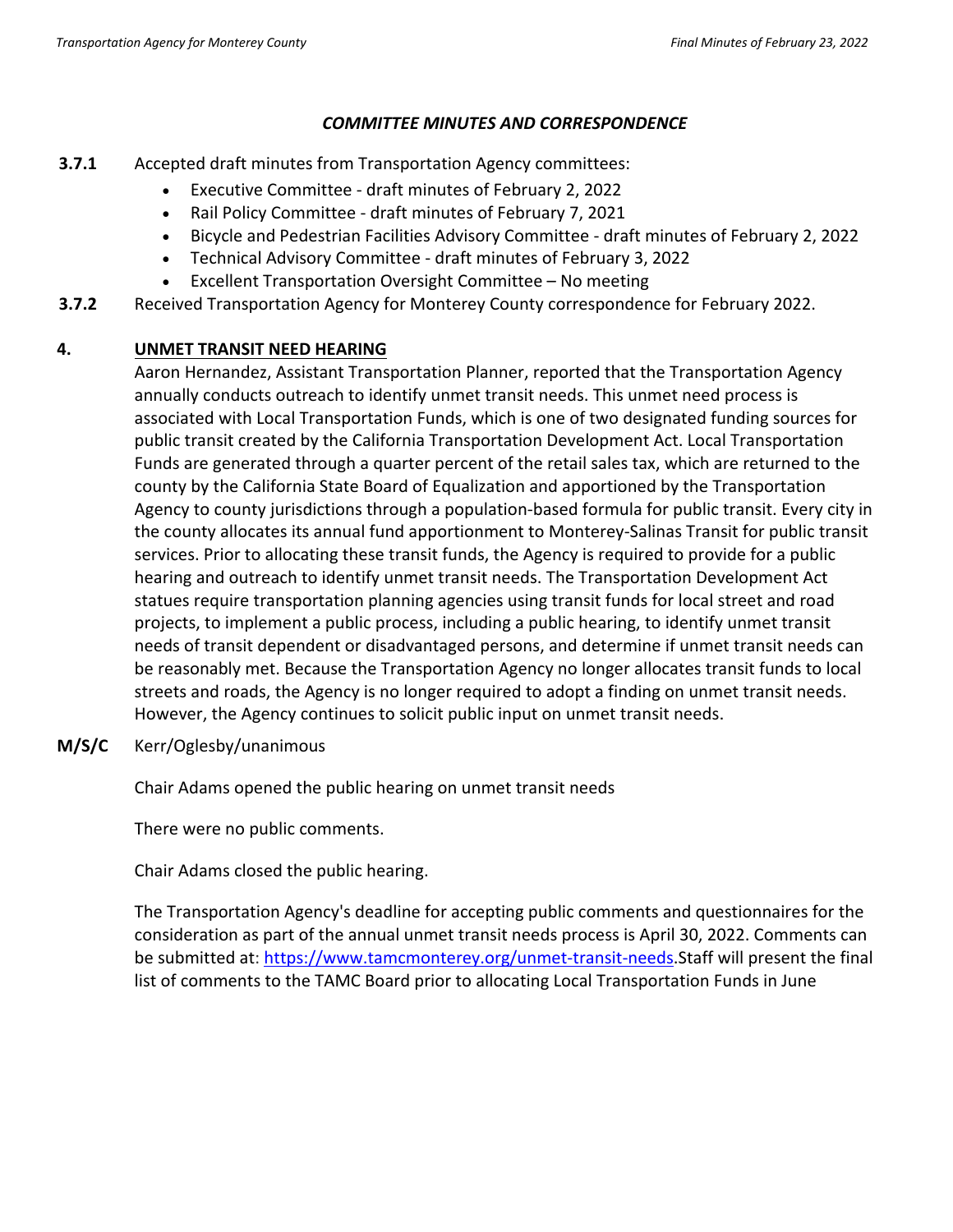#### **5. DRAFT OVERALL WORK PROGRAM, BUDGET AND INTEGRATED FUNDING PLAN**

**M/S/C** Kerr/Askew/unanimous

Draft Overall Work Program & Budget

- 1. Authorized the Executive Director to submit the draft fiscal year 22/23 Overall Work Program to Caltrans for initial review;
- 2. Provided direction and guidance to staff on the three-year budget for fiscal years 22/23 through 24/25, the Overall Work Program for fiscal year 22/23, and the 2022 Integrated Funding Plan; and
- 3. Directed the Executive Director to bring the final three-year budget, one-year Overall Work Program, and the Integrated Funding Plan back to the Board on May 25, 2022 for approval.

Mike Zeller, Director of Programming & Project Delivery, reported the annual Overall Work Program and Integrated Funding Plan describes the activities that the Agency will undertake during the next fiscal year, and provides the basis for the 2022/23 budget. The budgeting process was changed last fiscal year so that regional projects such as Salinas Rail Extension and Measure X programs are now listed in the Integrated Funding Plan. The two documents are intended to complement each other, but not necessarily add up. Agency staff time spent working on regional projects continues to be included in the Agency's budget. Direct expenses for these regional projects are only included in the Integrated Funding Plan. Mr. Zeller noted the draft plan will be submitted to Caltrans, who reviews the document and provides comments on the state funded activities in the plan. Agency staff then incorporates comments from Caltrans, as well as comments received from the Transportation Agency Board, into a final proposed Overall Work Program to be presented to the Board of Directors in May for adoption in conjunction with the fiscal year 2022/23 budget.

Rita Goel, Director of Finance & Administration, reported that the annual Transportation Agency for Monterey County Overall Work Program describes the activities that the Agency will undertake during the next fiscal year and provides the basis for the 2022/23 budget. She noted that the Agency budget separates expenditures into two types: operating and direct programs. Operating expenditures include salaries and benefits, materials and supplies, and equipment. Direct program expenditures for outside consultants, contracts, and ongoing project and program delivery with continuous funding such as Freeway Service Patrol and Call Box are in the Agency's budget and the Overall Work Program. Operating: The proposed fiscal year 2022-2023 operating expenditure budget is \$3,630,869 a net decrease over fiscal year 2021-2022 of \$179,565.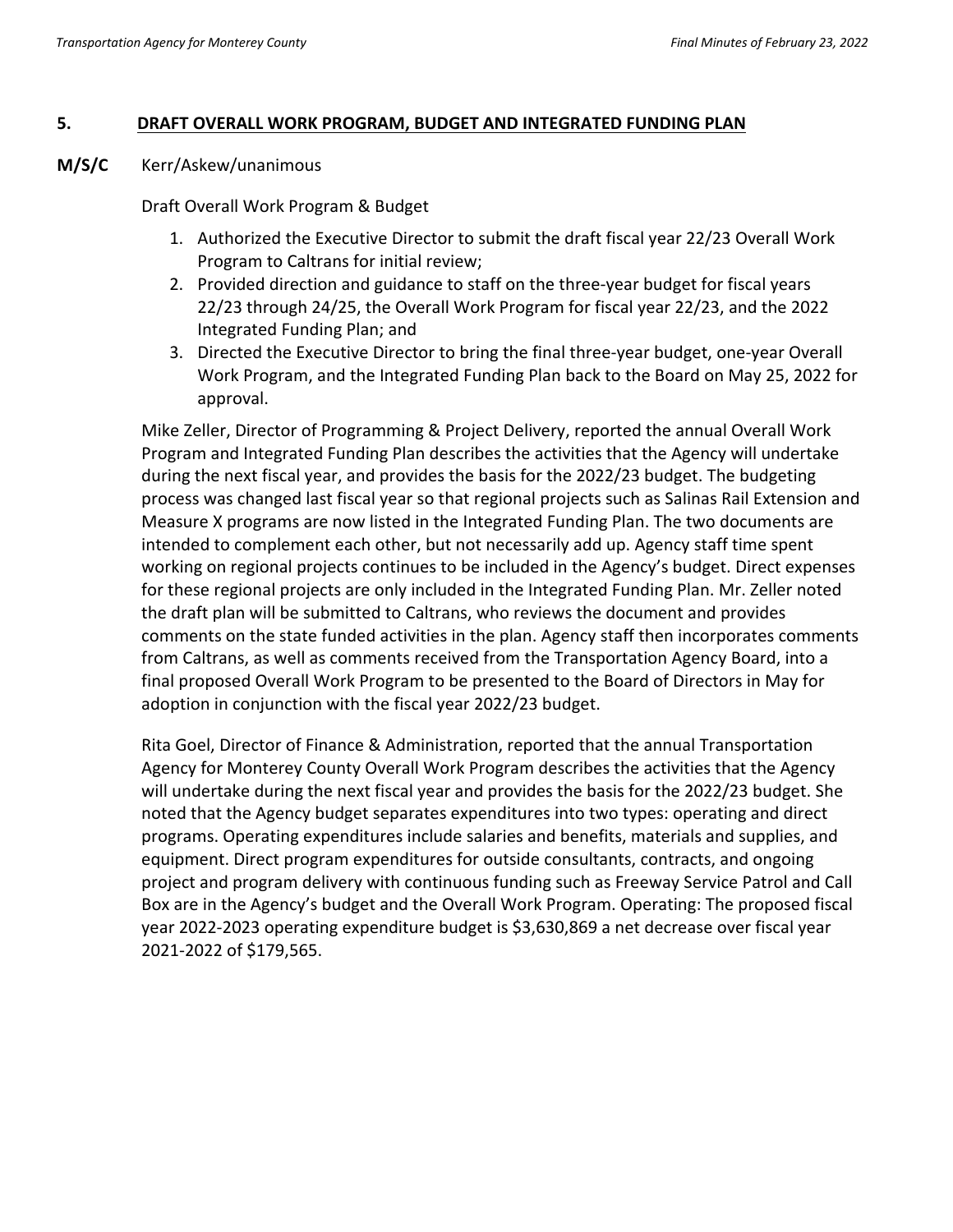#### **6. REPORTS FROM TRANSPORTATION PROVIDERS**

**Caltrans District 5** – John Olejnik, announced that Governor Newsom appointed Caltrans Director Toks Omishakin Secretary of the California State Transportation Agency. He also announced Governor Newsom announced a statewide clean California projects Caltrans is funding more than \$311 million in beautification projects statewide, 12 projects in District 5, and the following 4 projects in Monterey County: Castroville historic main street landmark restoration; Castroville pedestrian overcrossing beautification project; King City Highway beautification and Canal Street pedestrian enhancements; Salinas Alisal Vibrancy neighborhood beautification. In conclusion, Mr. Olejnik noted Caltrans released their District 5 Active Transportation Plan.

**Monterey Regional Airport District** – Bill Sabo, Airport District Board Member, reported good news, the Airport continues to keep major airlines, which is a big benefit with nonstop service. He noted that passenger counts are up, with some cancellations due to lack of pilots. He noted that the airport is expecting the federal infrastructure bill will have a substantial component for terminal construction and improvements that the Airport will use to make much-needed upgrades to the terminals and boarding areas.

**Monterey Salinas Transit District –** Carl Sedoryk announced MST adopted the Comprehensive Operational Analysis to restructure of MST routes where demand is the highest and most needed. MST also approved a contract to continue the service with MV Transportation providing their paratransit rides service.

**Monterey Bay Air Resources District -** David Frisbey encouraged everyone to consider the district's rebate incentive program for new and used electric vehicles for low-income participants. He announced the fast-charging station in Soledad should be completed within 30 days. In conclusion, Mr. Frisbey announced the Biden administration is expected to reinstate California's authority to set stricter tail pipe emissions rules.

# **7. REPORTS ON MEETINGS ATTENDED BY BOARD MEMBERS AT AGENCY EXPENSE** None this month.